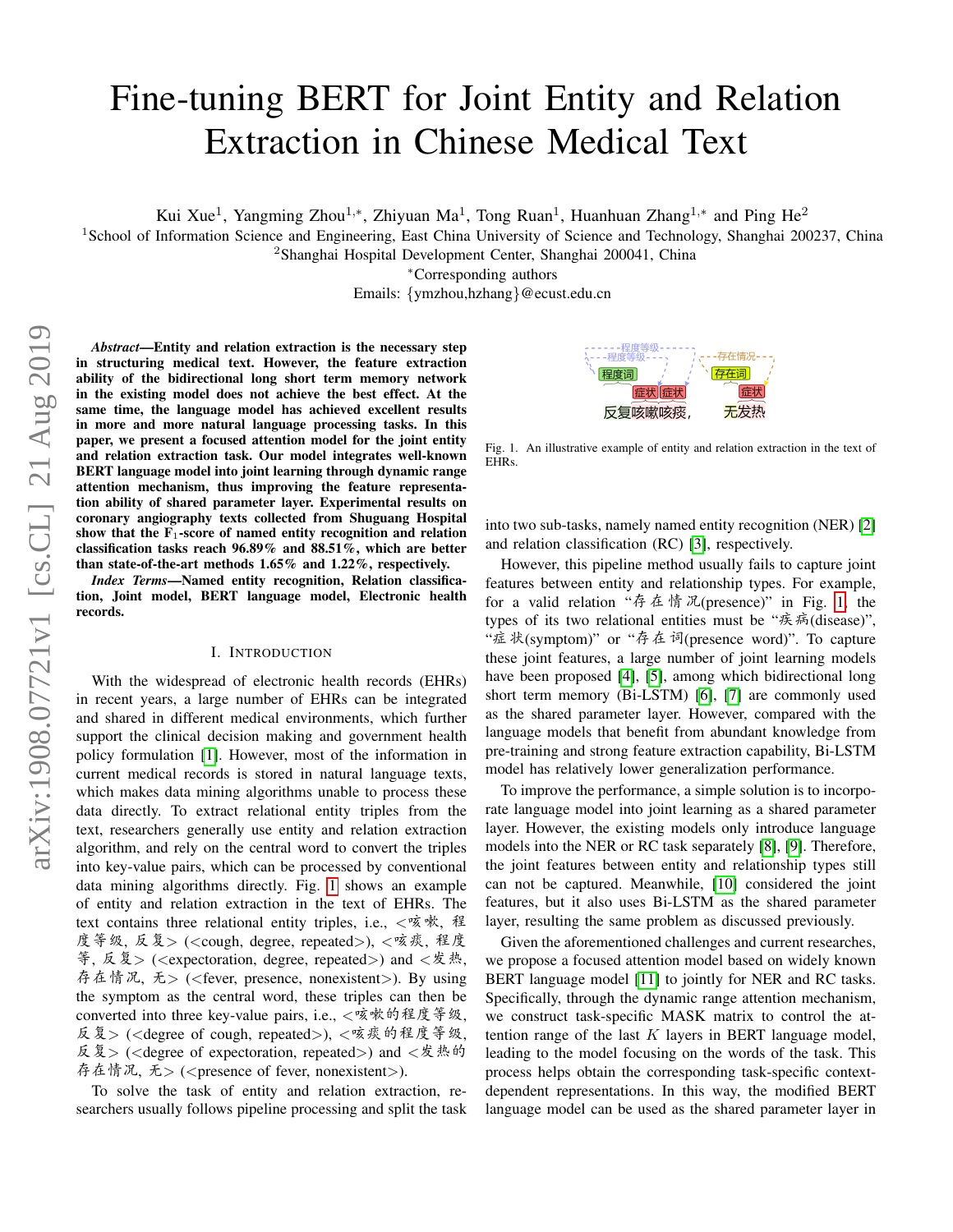joint learning NER and RC task. We call the modified BERT language model shared task representation encoder (STRencoder) in the following paper.

To sum up, the main contributions of our work are summarized as follows:

- We propose a focused attention model to jointly learn NER and RC task. The model integrates BERT language model as a shared parameter layer to achieve better generalization performance.
- In the proposed model, we incorporate a novel structure, called STR-encoder, which changes the attention range of the last  $K$  layers in BERT language model to obtain taskspecific context-dependent representations. It can make full use of the original structure of BERT to produce the vector of the task, and can directly use the prior knowledge contained in the pre-trained language model.
- For RC task, we proposed two different MASK matrices to extract the required feature representation of RC task. The performances of these two matrices are analyzed and compared in the experiment.

The rest of the paper is organized as follows. We briefly review the related work on NER, RC and joint entity and relation extraction in Section [II.](#page-1-0) In Section [III,](#page-1-1) we present the proposed focused attention model. We report the experimental results in Section [IV.](#page-4-0) Section [V](#page-5-0) is dedicated to studying several key factors that affect the performance of our model. Finally, conclusion and future work are given in Section [VI.](#page-6-0)

## II. RELATED WORK

<span id="page-1-0"></span>Entity and relation extraction is to extract relational entity triplets which are composed of two entities and their relationship. Pipeline and joint learning are two kinds of methods to handle this task. Pipeline methods try to solve it as two subsequent tasks, namely named entity recognition (NER) and relation classification (RC), while joint learning methods attempt to solve the two tasks simultaneously.

#### *A. Named Entity Recognition*

NER is a primary task in information extraction. In generic domain, we recognize name, location and time from text, while in medical domain, we are interested in disease and symptom. Generally, NER is solved as a sequence tagging task by using BIEOS(Begin, Inside, End, Outside, Single) [\[12\]](#page-7-11) tagging strategy.

Conventional NER in medical domain can be divided into two categories, i.e., statistical and neural network methods. The former are generally based on conditional random fields (CRF) [\[13\]](#page-7-12) and hidden Markov models [\[14\]](#page-7-13), [\[15\]](#page-7-14), which relies on hand-crafted features and external knowledge resources to improve the accuracy. Neural network methods typically use neural network to calculate the features without tedious feature engineering, e.g., bidirectional long short term memory neural network [\[16\]](#page-7-15) and residual dilated convolutional neural network [\[17\]](#page-7-16). However, none of the above methods can make use of a large amount of unsupervised corpora, resulting in limited generalization performance.

# *B. Relation Classification*

RC is closely related to NER task, which tries to classify the relationship between the entities identified in the text, e.g, "70-80% of the left main coronary artery opening has stenosis" in the medical text, there is "modifier" relation between the entity "left main coronary artery" and the entity "stenosis". The task is typically formulated into a classification problem that takes a piece of text and two entities in the text as inputs, and the possible relation between the entities as output.

The existing methods of RC can be roughly divided into two categories, i.e., traditional methods and neural network approaches. The former are based on feature-based [\[18\]](#page-7-17)–[\[20\]](#page-7-18) or kernel-based [\[21\]](#page-7-19) approaches. These models usually spend a lot of time on feature engineering. Neural network methods can extract the relation features without complicated feature engineering. e.g., convolutional neural network [\[22\]](#page-7-20)–[\[24\]](#page-7-21), recurrent neural network [\[25\]](#page-7-22) and long short term memory [\[26\]](#page-7-23), [\[27\]](#page-7-24). In medical domain, there are recurrent capsule network [\[28\]](#page-7-25) and domain invariant convolutional neural network [\[29\]](#page-7-26). However, These methods cannot utilize the joint features between entity and relation, resulting in lower generalization performance when compared with joint learning methods.

## *C. Joint Entity and Relation Extraction*

Joint entity and relation extraction tasks solve NER and RC simultaneously. Compared with pipeline methods, joint learning methods are able to capture the joint features between entities and relations [\[30\]](#page-7-27).

State-of-the-art joint learning methods can be divided into two categories, i.e., joint tagging and parameter sharing methods. Joint tagging transforms NER and RC tasks into sequence tagging tasks through a specially designed tagging scheme, e.g., novel tagging scheme proposed by Zheng et al. [\[4\]](#page-7-3). Parameter sharing mechanism shares the feature extraction layer in the models of NER and RC. Compared to joint tagging methods, parameter sharing methods are able to effectively process multi-map problem. The most commonly shared parameter layer in medical domain is the Bi-LSTM network [\[10\]](#page-7-9). However, compared with language model, the feature extraction ability of Bi-LSTM is relatively weaker, and the model cannot obtain pre-training knowledge through a large amount of unsupervised corpora, which further reduces the robustness of extracted features.

## III. PROPOSED METHOD

<span id="page-1-1"></span>In this section, we introduce classic BERT language model and how to dynamically adjust the range of attention. On this basis, we propose a focused attention model for joint entity and relation extraction.

#### *A. BERT Language Model*

BERT is a language model that utilizes bidirectional attention mechanism and large-scale unsupervised corpora to obtain effective context-sensitive representations of each word in a sentence, e.g. ELMO [\[31\]](#page-7-28) and GPT [\[32\]](#page-7-29). Since its effective structure and a rich supply of large-scale corporas, BERT has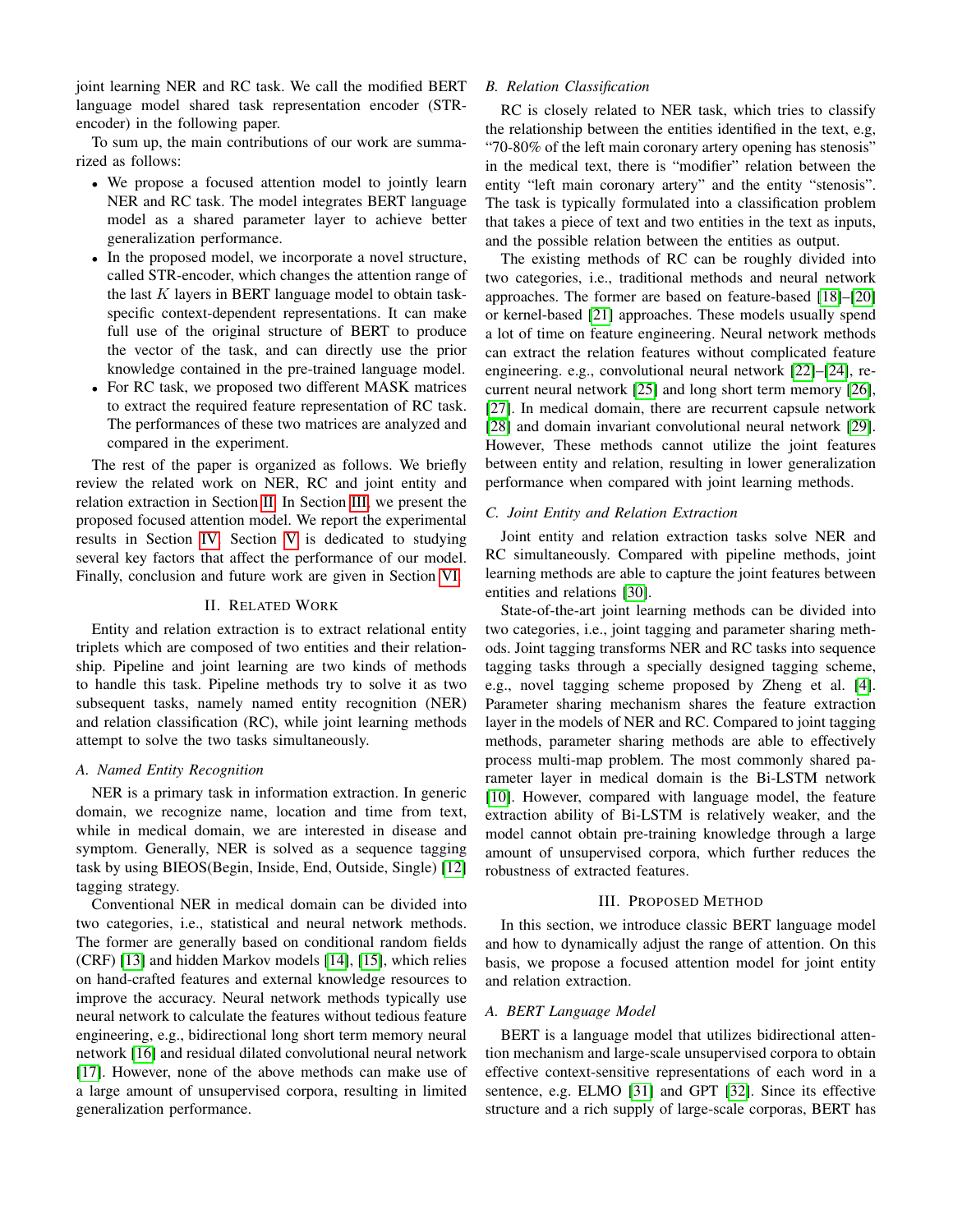achieved state-of-the-art results on various natural language processing (NLP) tasks, such as question answering and language inference. The basic structure of BERT includes self attention encoder (SA-encoder) and downstream task layer. To handle a variety of downstream tasks, a special classification token called [CLS] is added before each input sequence to summarize the overall representation of the sequence. The final hidden state corresponding to the token is the output for classification tasks. Furthermore, SA-encoder includes one embedded layer and N multi-head self-attention layers.

The embedding layer is used to obtain the vector representations of all the words in the sequence, and it consists of three components: word embedding  $(e_{word})$ , position embedding  $(e_{pos})$ , and type embedding  $(e_{type})$ . Specifically, word embeddings are obtained through the corresponding embedding matrices. Positional embedding is used to capture the order information of the sequence which is ignored during the selfattention process. Type embedding is used to distinguish two different sequences of the input. Given an input sequence  $(S)$ , the initial vector representations of all the words in the sequence  $(H_0)$  are as follows:

<span id="page-2-4"></span>
$$
H_0 = LN[e_{word}(S) + e_{pos}(S) + e_{type}(S)] \tag{1}
$$

where LN stands for layer normalization [\[33\]](#page-7-30).

 $N$  multi-head self-attention layers are applied to calculate the context-dependent representations of words  $(H_N)$  based on the initial representations  $(H_0)$ . To solve the problems of gradient vanishing and exploding, ResNet architecture [\[34\]](#page-7-31) is applied in the layer. In  $N$  multi-head self-attention layers, every layer can produce the output  $(H_m)$  given the previous output of  $(m - 1)$ -th layer  $(H_{m-1})$ :

$$
H'_{m} = LN[H_{m-1} + MHSA_{h=12}(H_{m-1}, MASK)] \quad (2)
$$

$$
H_m = LN[H'_m + PosFF(H'_m)]
$$
\n(3)

where  $H'_m$  indicates intermediate result in the calculation process of m-th layer,  $MHSA_h$  and  $PosFF$  represent multihead self-attention and feed-forward that are defined as follows:

$$
MHSA_h(X, MASK) =
$$
  
\n
$$
[Att(XW_1^Q, XW_1^K, XW_1^V, MASK); \cdots;
$$
  
\n
$$
Att(XW_1^Q, XW_1^K, XW_1^V, MASK)]W^O
$$
 (4)

$$
PosFF(X) = ReLU(XW_1 + b_1)W_2 + b_2
$$
\n<sup>(5)</sup>

where  $h$  represents the number of self-attention mechanisms in multi-head self-attention layer and  $Att$  is a single attention mechanism defined as follows:

<span id="page-2-1"></span>
$$
Att(Q, K, V, MASK) =
$$
  

$$
Softmax[\frac{QK^{T}}{\sqrt{d_k}} + (MASK - 1) * \infty]V
$$
 (6)

where  $Q$ ,  $K$  and  $V$  represent "query", "key" and "value" in the attention calculation process, respectively. Additionally, MASK matrix is used to control the range of attention, which will be analyzed in detail in Section [III-B.](#page-2-0)

In summary, SA-encoder obtains the corresponding contextdependent representation by inputting the sequence  $S$  and the MASK matrix:

$$
H_N = SA\text{-}encoder(S, MASK) \tag{7}
$$

Finally, the output of SA-encoder is passed to the corresponding downstream task layer to get the final results. In BERT, SA-encoder can connect several downstream task layers. In terms of the content in the paper, the tasks are NER and RC, which will be further detailed in Section [III-C2](#page-3-0) and [III-C4.](#page-4-1)

# <span id="page-2-0"></span>*B. Dynamic Range Attention Mechanism*

In BERT, MASK matrix is originally used to mask the padding portion of the text. However, we found that by designing a specific MASK matrix, we can directly control the attention range of each word, thus obtaining specific contextsensitive representations.

Specially, when calculating the attention (i.e., Equation [\(6\)](#page-2-1)), the parameter matrix  $MASK \in \{0,1\}^{T \times T}$  $\mu'$ , where T is the length of the sequence. If  $MASK_{i,j} = 0$ , then we have  $(MASK_{i,j} - 1) \times \infty = -\infty$  and the Equation [\(8\)](#page-2-2), which indicates that the  $i$ -th word ignores the  $j$ -th word when calculating attention.

<span id="page-2-2"></span>
$$
Similar(i, j)
$$
  
=  $Softmax[\frac{QK^T}{\sqrt{d_k}}_{i,j} + (MASK_{i,j} - 1) \times \infty]$  (8)  
= 0

While  $MASK_{i,j} = 1$ , we have  $(MASK_{i,j} - 1) \times \infty = 0$ and the Equation  $(9)$ , which means the *i*-th word considers the  $j$ -th word when calculating attention.

<span id="page-2-3"></span>
$$
Similar(i, j)
$$
  
=  $Softmax[\frac{QK^T}{\sqrt{d_k}}_{i,j} + (MASK_{i,j} - 1) \times \infty]$  (9)  
=  $Softmax(\frac{QK^T}{\sqrt{d_k}}_{i,j})$ 

## <span id="page-2-5"></span>*C. Focused Attention Model*

The architecture of the proposed model is demonstrated in the Fig. [2.](#page-3-1) The focused attention model is essentially a joint learning model of NER and RC based on shared parameter approach. It contains layers of shared parameter, NER downstream task and RC downstream task.

The shared parameter layer, called shared task representation encoder (STR-encoder), is improved from BERT through dynamic range attention mechanism. It contains an embedded layer and N multi-head self-attention layers which are divided into two blocks. The former  $N - K$  layers are only responsible for capturing the context information, and the context-dependent representations of words are expressed as  $H_{N-K}$ . According to characteristics of NER and RC, the remaining K layers use the  $MASK^{task}$  matrix setting by the dynamic range attention mechanism to focus the attention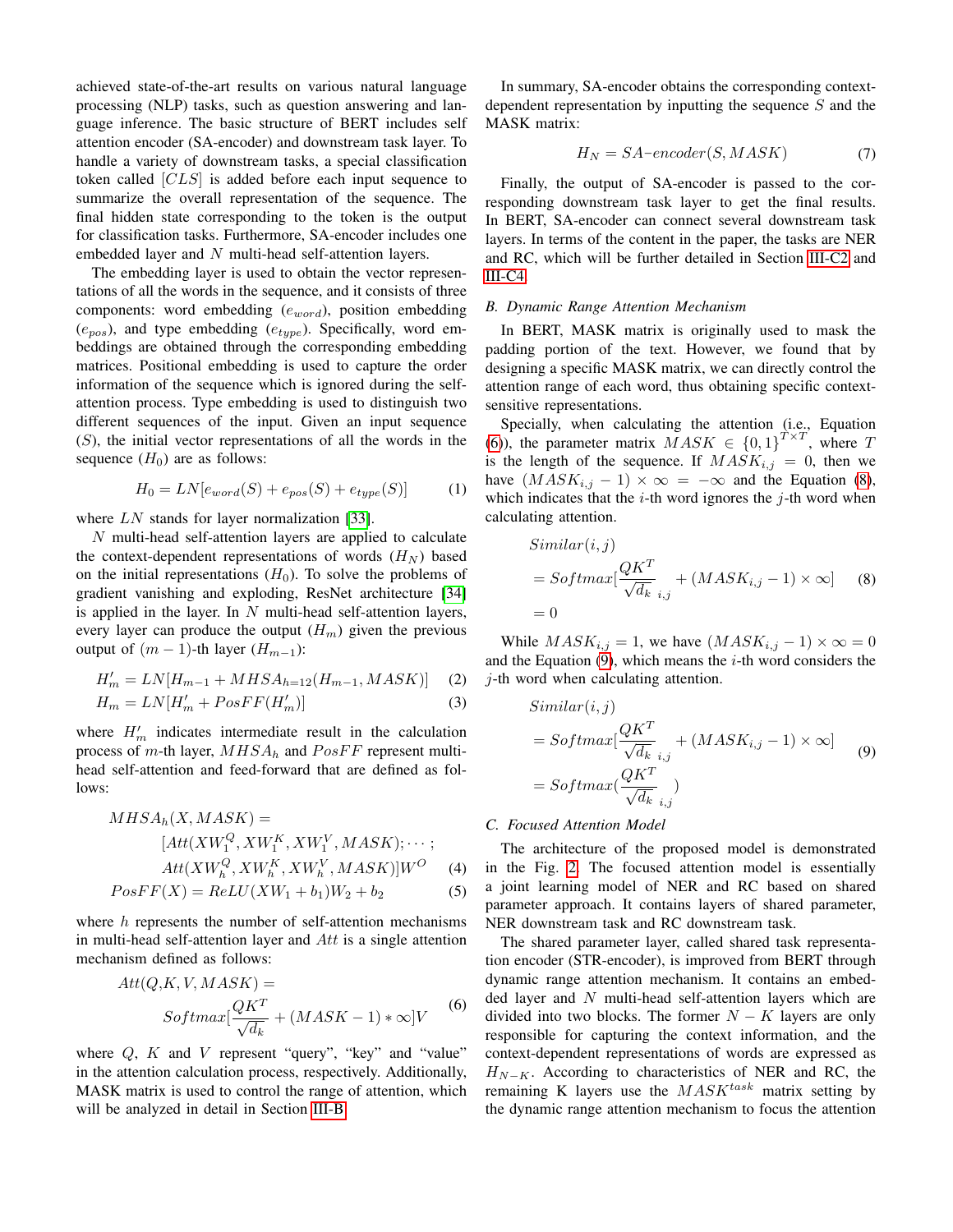

<span id="page-3-1"></span>Fig. 2. The architecture of our proposed model.

on the words. In this manner, we can obtain task-specific representations  $H_N^{task}$  and then pass them to corresponding downstream task layer. In addition, the segmentation point K is a hyperparameter, which is discussed in Section [V-A.](#page-5-1)

Given a sequence, we add a [CLS] token in front of the sequence as BERT does, and a [SEP] token at the end of the sequence as the end symbol. After the Embedding layer, the initial vector of each word in the sequence  $S$  is represented as  $H_0$ , and is calculated by Equation [\(1\)](#page-2-4). Then we input  $H_0$  to the former  $N - K$  multi-head self-attention layers. In theses layers, attention of a single word is evenly distributed on all the words in the sentence to capture the context information. Given the output ( $H_{m-1}$ ) from the  $(m-1)$ -th layer, the output of current layer is calculated as:

$$
H'_{m} = LN[H_{m-1} + MHSA_{h=12}(H_{m-1}, MASK^{all})]
$$
 (10)  

$$
H_{m} = LN[H'_{m} + PosFF(H'_{m})]
$$
 (11)

where  $MASK^{all} \in {1}^{T \times T}$  indicates each word calculates attention with all the other words of the sequence.

The remaining  $K$  layers focus on words of downstream task by task-specific matrix  $MASK^{task}$  based on dynamic range attention mechanism. Given the output  $(H_{m-1}^{task})$  of previous  $(m-1)$ -th layer, the model calculate the current output  $(H_m^{task})$ as:

$$
H_{m}^{'task} = LN[H_{m-1}^{task} + MHSA_{h=12}(H_{m-1}^{task}, MASK^{task})]
$$
\n(12)

$$
H_m^{task} = LN[H_m^{'task} + PosFF(H_m^{'task})]
$$
\n(13)

where  $H_{N-K}^{task} = H_{N-K}$  and  $task \in \{ner, rc\}$ .

As for STR-encoder, we only input different  $MASK^{task}$ matrices, which calculate various representations of words required by different downstream task  $(H_N^{task})$  with the same parameters:

$$
H_N^{task} = STR\text{-encoder}(S, MASK^{task}, MASK^{all}) \quad (14)
$$

This structure has two advantages:

- It obtains the representation vector of the task through the strong feature extraction ability of BERT. Compared with the complex representation conversion layer, the structure is easier to optimize.
- It does not significantly adjust the structure of the BERT language model, so the structure can directly use the prior knowledge contained in the parameters of pre-trained language model.

Subsequently, we will introduce the construction of  $MASK$ <sup>task</sup> and downstream task layer of NER and RC in blocks.

1) The Construction of  $MASK^{ner}$ : In NER, the model needs to output the corresponding BIEOS tag of each word in the sequence. In order to improve the accuracy, the appropriate attention weight should be learned through parameter optimization rather than limiting the attention range of each word. Therefore, according to the dynamic range attention mechanism, the value of the  $MASK^{ner}$  matrix should be set to  $MASK_{ner} \in \{1\}^{T \times T}$ , indicating that each word can calculate attention with any other words in the sequence.

<span id="page-3-0"></span>*2) The Construction of NER Downstream Task Layer:* In NER, the downstream task layer needs to convert the representation vector of each word in the output of STRencoder into the probability distribution of the corresponding BIEOS tag. Compared with the single-layer neural network, CRF model can capture the link relation between two tags [\[35\]](#page-7-32). As a result, we perform CRF layer to get the probability distribution of tags. Specifically, the representation vectors of all the words except [CLS] token in the output of STRencoder are sent to the CRF layer after self attention layer. Firstly, CRF layer calculates the emission probabilities by linearly transforming these vectors. Afterwards, layer ranks the sequence of tags by means of transition probabilities of the CRF layer. Finally, the probability distribution of tags is obtained by softmax function:

$$
H_p^{ner} = H_N^{ner}[1:T] \times W_{ner}^* + b_{ner}
$$
 (15)

$$
Score(L|H_p^{ner}) = \sum_{t=1}^{T} (A_{L_{t-1},L_t} + H_p^{ner}_{t,L_t})
$$
 (16)

$$
p_{ner}(L|S, MASK^{ner}, MASK^{all}) = \frac{e^{Score(L|H_p^{ner})}}{\sum_{J} e^{Score(J|H_p^{ner})}}
$$
\n(17)

 $H_N^{ner}$  is the output of STR-encoder when given  $MASK^{ner}$ ,  $H_N^{ner}[1:T]$  denotes the representation of all words except [CLS] token.  $H_p^{ner}$  is the emission probability matrix of CRF layer,  $Score(L|H_p^{ner})$  represents the score of the tag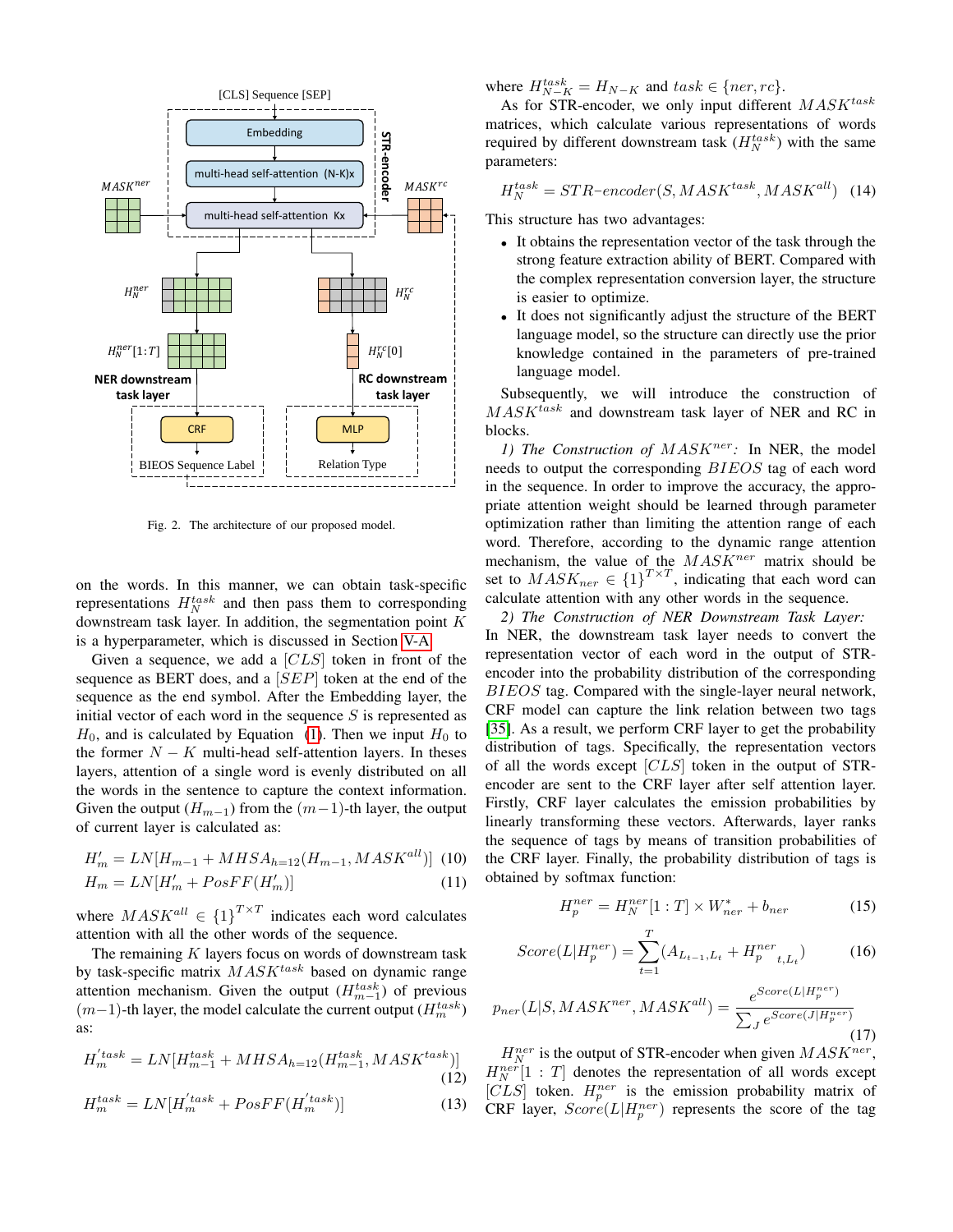sequence L,  $A_{L_{t-1},L_t}$  means the probability of the  $(t-1)$ th tag transfering to the t-th tag, and  $H_{p_{t}}^{ner}$ , represents the probability that the t-th word is predicted as an  $L_t$ tag.  $p_{ner}(L|S, MASK^{ner}, MASK^{all})$  indicates the probabilities of the tag sequence  $L$  when given  $S$ ,  $MASK^{ner}$  and  $MASK$ <sup>all</sup>, and J is the possible tag sequence.

The loss function of NER is shown as Equation [\(18\)](#page-4-2), and the training goal is to minimize  $L_{ner}$ , where  $L'$  indicates the real tag sequence.

<span id="page-4-2"></span>
$$
L_{ner} = -Score(L = L'|H_p^{ner}) + Log[\sum_{J} e^{Score(J|H_p^{ner})}]
$$
\n(18)

<span id="page-4-7"></span>3) The Construction of MASK<sup>rc</sup>: In RC, the relation between two entities are represented by a vector. In order to obtain the vector, we confine the attention range of  $[CLS]$ token, which is originally used to summarize the overall representation of the sequence, to two entities. Thus, the vector of [CLS] token can accurately summarize the relation between two entities. Based on the dynamic range attention mechanism, we propose two kinds of  $MASK^{rc}$ , denoted as Equation [\(19\)](#page-4-3) and [\(20\)](#page-4-4).

$$
MASK_{i,j}^{rc} = \begin{cases} 1 & \text{if } i \in P_{CLS}, j \in P_{CLS} \cup P_{EN1} \cup P_{EN2} \\ 1 & \text{if } i \notin P_{CLS} \\ 0 & \text{else} \end{cases}
$$
(19)

$$
MASK_{i,j}^{rc} = \begin{cases} 1 & \text{if } i, j \in P_{CLS} \cup P_{EN1} \cup P_{EN2} \\ 0 & \text{else} \end{cases}
$$
 (20)

where  $P_{CLS}$ ,  $P_{EN1}$  and  $P_{EN2}$  represent the positions of [CLS], entity 1 and 2 in sequence S, respectively.

The difference between the two matrices is whether the attention range of entity 1 and 2 is confined. In Equation [\(19\)](#page-4-3), the attention range of entity 1 and 2 is not confined, which leads to the vector of RC shifting to the context information of entity. Relatively, in Equation [\(20\)](#page-4-4), only [CLS], entity 1 and 2 are able to pay attention to each other, leading the vector of RC shifting to the information of entity itself. Corresponding to the RC task on medical text, the two MASK matrices will be further analyzed in Section [V-A.](#page-5-1)

<span id="page-4-1"></span>*4) The Construction of RC Downstream Task Layer:* For RC, the downstream task layer needs to convert the representation vector of [CLS] token in the output of STR-encoder into the probability distribution of corresponding relation type. In this paper, we use multilayer perceptron (MLP) to carry out this conversion. Specifically, the vector is converted to the probability distribution through two perceptrons with  $Tanh$ and  $Softmax$  as the activation function, respectively:

Hrc <sup>p</sup> =T anh(Hrc <sup>N</sup> [0] × Wrc<sup>1</sup> + brc1) (21) prc(R|S, MASKrc, MASKall) =

$$
P_{2}(R|\beta, MA\beta K, MA\beta K) =
$$

$$
Softmax(H_p^{rc} \times W_{rc2} + b_{rc2})
$$
 (22)

 $H_N^{rc}$  is the output of STR-encoder when given  $MASK^{rc}$ ,  $H_N^{rc}[0]$  denotes the representation of  $[CLS]$  in the output of STR-encoder,  $H_p^{rc}$  is the output of the first perceptron.  $p_{rc}(R|S, MASK^{rc}, MASK^{all})$  is the output of the second perceptron and represents the probabilities of the relation type R when given the sequence  $S$ ,  $MASK^{rc}$  and  $MASK^{all}$ .

The training is to minimize loss function  $L_{rc}$ , denoted as Equation [\(23\)](#page-4-5), where  $R'$  indicates the real relation type.

<span id="page-4-5"></span>
$$
L_{rc} = -Log[p_{rc}(R = R'|S, MASK^{rc}, MASK^{all})]
$$
\n(23)

## *D. Joint Learning*

Note that, the parameters are shared in the model except the downstream task layers of NER and RC, which enables STR-encoder to learn the joint features of entities and relations. Moreover, compared with the existing parameter sharing model (e.g., Joint-Bi-LSTM [\[7\]](#page-7-6)), the feature representation ability of STR-encoder is improved by the feature extraction ability of BERT and its knowledge obtained through pretraining.

#### *E. Additional Instructions for MASK*

Due to the limitation of deep learning framework, we have to pad sequences to the same length. Therefore, all MASK matrices need to be expanded. The formula for expansion is as follows:

$$
MASK'_{i,j} = \begin{cases} 0 & \text{if } T \le i, j \le maxlen \\ MASK_{i,j} & \text{if } 0 \le i, j < T \end{cases}
$$
 (24)

<span id="page-4-4"></span><span id="page-4-3"></span>where *maxlen* is the uniform length of the sequence after the padding operation.

#### IV. EXPERIMENTAL STUDIES

<span id="page-4-0"></span>In this section, we compare the proposed model with NER, RC and joint models. Dataset description and evaluation metrics are first introduced in the following contents, followed by the experimental settings and results.

#### *A. Dataset and Evaluation Metrics*

The dataset of entity and relation extraction is collected from coronary arteriography reports in Shanghai Shuguang Hospital. There are five types of entities, i.e., Negation, Body Part, Degree, Quantifier and Location. Five relations are included, i.e., Negative, Modifier, Position, Percentage and No Relation. 85% of "No Relation" in the dataset are discarded for balance purpose. The statistics of the entities and relations are demonstrated in Table [I](#page-4-6) and [II,](#page-5-2) respectively.

<span id="page-4-6"></span>TABLE I STATISTICS OF DIFFERENT TYPES OF ENTITIES

| Entity Type       | Number |
|-------------------|--------|
| Negation          | 103    |
| <b>Body Part</b>  | 492    |
| Degree            | 658    |
| <b>Quantifier</b> | 422    |
| Location          | 461    |
| Total             | 2,136  |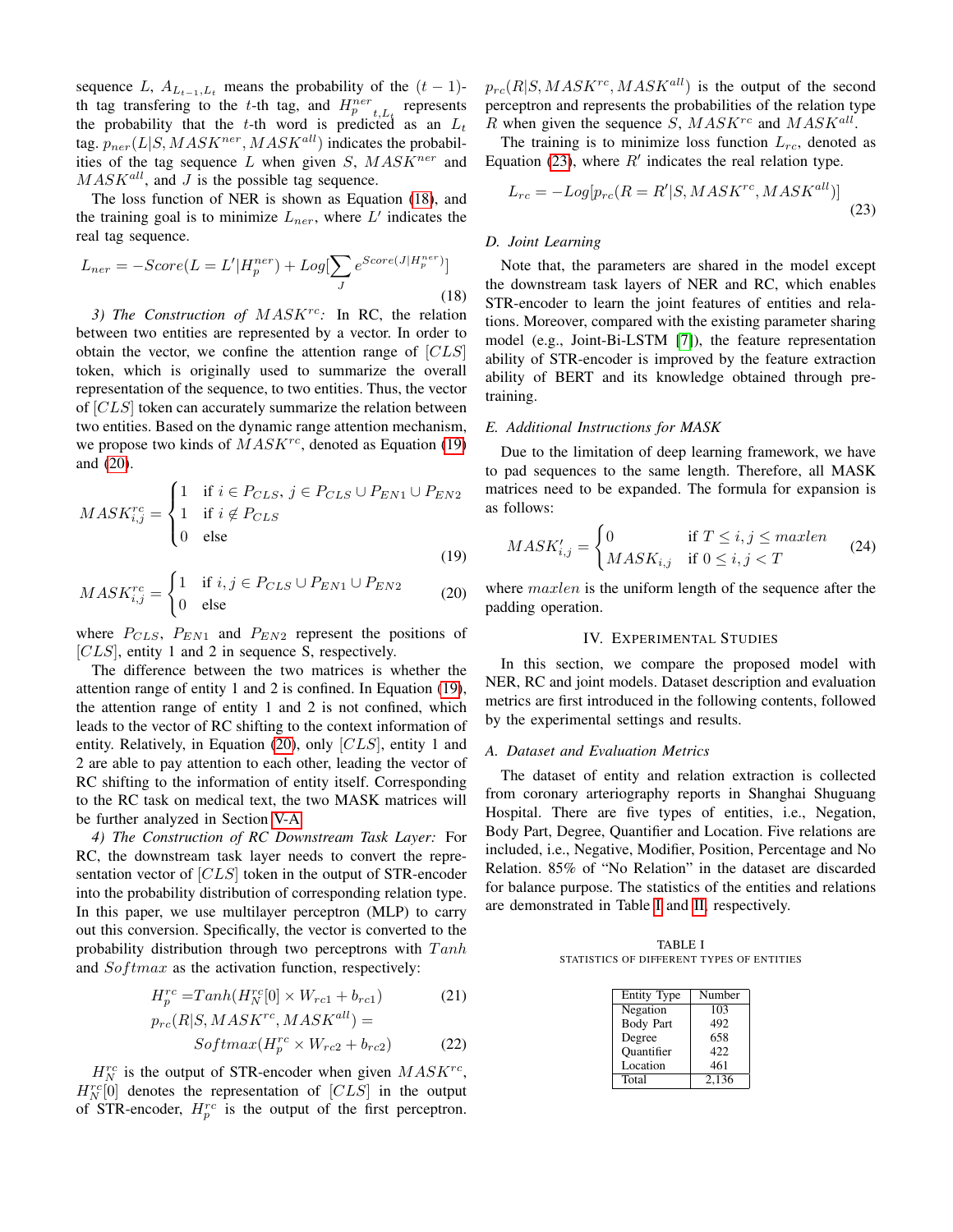<span id="page-5-2"></span>TABLE II STATISTICS OF DIFFERENT TYPES OF RELATION

| Relation Type | <b>Relation Direction</b> | Number |
|---------------|---------------------------|--------|
| Negative      | $e2$ to $e1$              | 406    |
| Modifier      | $e2$ to $e1$              | 1,068  |
| Position      | $e1$ to $e2$              | 389    |
| Percentage    | $e1$ to $e2$              | 100    |
|               | $e2$ to $e1$              | 256    |
| No Relation   | none                      | 1,975  |
| Total         | none                      | 4.194  |

In order to ensure the effectiveness of the experiment, we divide the dataset into training, development and test in the ratio of 8:1:1. In the following experiments, we use common performance measures such as Precision, Recall, and  $F_1$ -score to evaluate NER, RC and joint models.

## *B. Experimental Setup*

The training of focused attention model proposed in this paper can be divided into two stages. In the first stage, we need to pre-train the shared parameter layer. Due to the high cost of pre-training BERT, we directly adopted parameters pre-trained by Google in Chinese general corpus. In the second stage, we need to fine-tune NER and RC tasks jointly. Parameters of the two downstream task layers are randomly initialized. The parameters are optimized by Adam optimization algorithm [\[36\]](#page-7-33) and its learning rate is set to  $10^{-5}$  in order to retain the knowledge learned from BERT. Batch size is set to 64 due to graphics memory limitations. The loss function of the model (i.e.,  $L_{all}$ ) will be obtained as follows:

$$
L_{all} = L_{ner} + L_{rc}
$$
 (25)

where  $L_{ner}$  is defined in Equation [\(18\)](#page-4-2), and  $L_{rc}$  is defined in Equation [\(23\)](#page-4-5).

The two hyperparameters  $K$  and  $MASK^{rc}$  in the model will be further studied in Section [V-A.](#page-5-1) Within a fixed number of epochs, we select the model corresponding to the best relation performance on development dataset.

#### *C. Experimental Result*

In order to fully verify the performance of focused attention model, we will compare the different methods on the task of NER, RC and joint entity and relation extraction.

Based on NER, we experimentally compare our focused attention model with other reference algorithms. These algorithms consist of two NER models in medical domain (i.e., Bi-LSTM [\[37\]](#page-7-34) and RDCNN [\[17\]](#page-7-16)) and one joint model in generic domain (i.e., Joint-Bi-LSTM [\[7\]](#page-7-6)). In addition, we originally plan to use the joint model [\[10\]](#page-7-9) in the medical domain, but the character-level representations cannot be implemented in Chinese. Therefore, we replace it with a generic domain model [\[7\]](#page-7-6) with similar structure. As demonstrated in Table [III,](#page-5-3) the proposed model achieves the best performance, and its precision, recall and  $F_1$ -score reach 96.69%, 97.09% and 96.89%, which outperforms the second method by 0.2%, 0.40% and 1.20%, respectively.

<span id="page-5-3"></span>TABLE III COMPARISONS WITH THE DIFFERENT METHODS ON THE TASK OF NER

| Methods             | <b>NER</b> |           |              |  |  |  |
|---------------------|------------|-----------|--------------|--|--|--|
|                     | Precision  | Recall    | $F_1$ -score |  |  |  |
| <b>Bi-LSTM [35]</b> | 94.46%     | 94.07%    | 94.26%       |  |  |  |
| RDCNN [17]          | 96.49%     | 94.90%    | 95.69%       |  |  |  |
| Joint-Bi-LSTM [7]   | 93.84%     | 96.69%    | 95.24%       |  |  |  |
| <b>Our Method</b>   | $96.69\%$  | $97.09\%$ | $96.89\%$    |  |  |  |

To further investigate the effectiveness of the proposed model on RC, we use two RC models in medical domain (i.e., RCN [\[28\]](#page-7-25) and CNN [\[38\]](#page-7-35)) and one joint model in generic domain (i.e., Joint-Bi-LSTM [\[7\]](#page-7-6)) as baseline methods. Since RCN and CNN methods are only applied to RC tasks and cannot extract entities from the text, so we directly use the correct entities in the text to evaluate the RC models. Table [IV](#page-5-4) illustrate that focused attention model achieves the best performance, and its precision, recall and  $F_1$ -score reach 96.06%, 96.83% and 96.44%, which beats the second model by 1.57%, 1.59% and 1.58%, respectively.

<span id="page-5-4"></span>TABLE IV COMPARISONS WITH THE DIFFERENT METHODS ON THE TASK OF RC

| Methods           | <b>RC</b> with Correct Entities |           |              |  |  |
|-------------------|---------------------------------|-----------|--------------|--|--|
|                   | Precision                       | Recall    | $F_1$ -score |  |  |
| <b>RCN [28]</b>   | $90.77\%$                       | 93.65%    | 92.19%       |  |  |
| <b>CNN [22]</b>   | 94 49%                          | 95.24%    | 94.86%       |  |  |
| Joint-Bi-LSTM [7] | $92.92\%$                       | 92.86%    | 92.88%       |  |  |
| <b>Our Method</b> | $96.06\%$                       | $96.83\%$ | 96.44%       |  |  |

In the task of joint entity and relation extraction, we use Joint-Bi-LSTM [\[7\]](#page-7-6) as baseline method. Since both of the models are joint learning, we can use the entities predicted in NER as the input for RC. From Table [V,](#page-6-1) we can observe that focused attention model achieves the best performance, and its F1-scores reaches 96.89% and 88.51%, which is 1.65% and 1.22% higher than the second method.

In conclusion, the experimental results indicate that the feature representation of STR-encoder is indeed stronger than existing common models.

## V. EXPERIMENTAL ANALYSIS

<span id="page-5-0"></span>In this section, we perform additional experiments to analyze the influence of different settings on segmentation points  $K$ , different settings on  $MASK^{\text{rc}}$  and joint learning.

#### <span id="page-5-1"></span>*A. Hyperparameter Analysis*

In the development dataset, we further study the impacts of different settings on segmentation points K defined in Section [III-C](#page-2-5) and different settings on  $MASK^{\rcc}$  defined in Section [III-C3.](#page-4-7)

As shown in Table [VI,](#page-6-2) when  $K = 4$  and  $MASK^{rc}$  use Equation [\(20\)](#page-4-4), RC reached the best  $F_1$ -score of 92.18%. When  $K = 6$  and  $MASK^{rc}$  use Equation [\(19\)](#page-4-3), NER has the best  $F_1$ -score of 96.77%. One possible reason is that  $MASK^{\text{rc}}$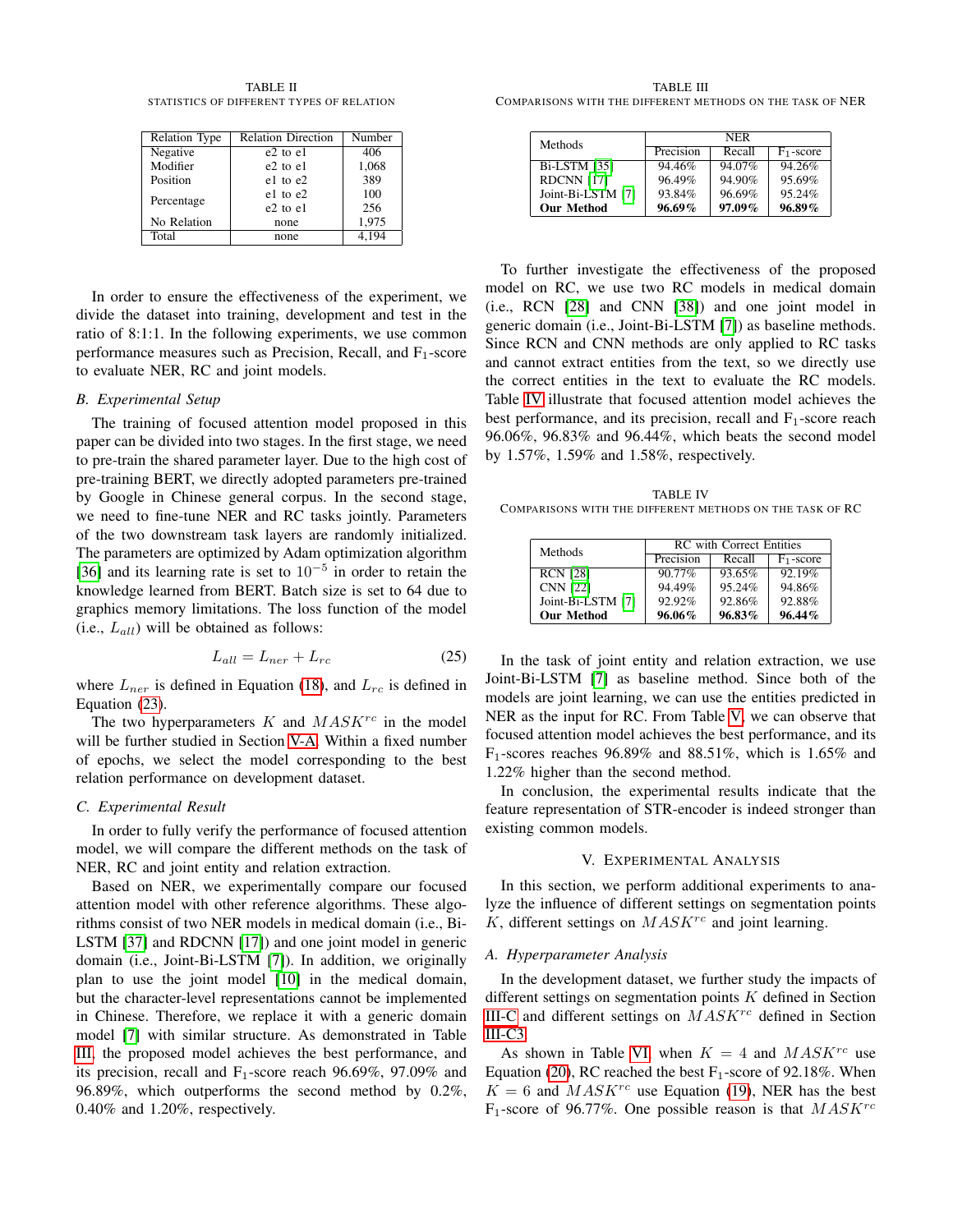TABLE V

<span id="page-6-1"></span>COMPARISONS WITH THE DIFFERENT METHODS ON THE TASK OF JOINT ENTITY AND RELATION EXTRACTION

| <b>Methods</b>    | NER       |        |              | RC with Predicted Entities |        |              |
|-------------------|-----------|--------|--------------|----------------------------|--------|--------------|
|                   | Precision | Recall | $F_1$ -score | Precision                  | Recall | $F_1$ -score |
| Joint-Bi-LSTM [7] | 93.84%    | 96.69% | 95.24%       | 93.64%                     | 81.75% | 87.29%       |
| <b>Our Method</b> | $96.69\%$ | 97.09% | $96.89\%$    | $95.41\%$                  | 82.54% | 88.51%       |

<span id="page-6-2"></span>TABLE VI COMPARISONS WITH THE DIFFERENT HYPERPARAMETERS ON THE TASK OF JOINT ENTITY AND RELATION EXTRACTION

| K | MASK          | <b>NER</b> |           |              | RC with Predicted Entities |        |              |
|---|---------------|------------|-----------|--------------|----------------------------|--------|--------------|
|   |               | Precision  | Recall    | $F_1$ -score | Precision                  | Recall | $F_1$ -score |
| 2 | Equation (19) | 95.07%     | 97.93%    | 96.48%       | 97.08%                     | 87.37% | 91.97%       |
| 4 | Equation (19) | 94.98%     | 98.20%    | 96.56%       | 97.06%                     | 86.84% | 91.67%       |
| 6 | Equation (19) | $95.39\%$  | $98.20\%$ | $96.77\%$    | 98.20%                     | 86.32% | 91.88%       |
|   | Equation (20) | 94.67%     | 97.93%    | 96.27%       | 95.95%                     | 87.37% | 91.46%       |
| 4 | Equation (20) | 94.77%     | 97.87%    | 96.29%       | $98.21\%$                  | 86.84% | 92.18%       |
| 6 | Equation (20) | 94.47%     | 97.93%    | 96.17%       | 96.51%                     | 87.37% | 91.71%       |

TABLE VII COMPARISONS WITH TRAINING NER AND RC TASKS SEPARATELY

| <b>Methods</b>    | NER       |           |              | <b>RC</b> with Correct Entities |        |              |
|-------------------|-----------|-----------|--------------|---------------------------------|--------|--------------|
|                   | Precision | Recall    | $F_1$ -score | Precision                       | Recall | $F_1$ -score |
| Only NER          | 95.14%    | $97.64\%$ | 96.37%       |                                 |        |              |
| Only RC           |           |           |              | 96.00%                          | 95.24% | 94.07%       |
| <b>Our Method</b> | $96.69\%$ | 97.09%    | $96.89\%$    | 96.06%                          | 96.83% | $96.44\%$    |

<span id="page-6-3"></span>defined in Equation [\(19\)](#page-4-3) doesn't confine the attention range of entity 1 and 2, which enables the model to further learn context information in shared parameter layer, leading to a higher  $F_1$ score for NER. In contrast,  $MASK^{rc}$  defined in Equation [\(20\)](#page-4-4) only allows  $[CLS]$ , entity 1 and 2 to pay attention to each other, which makes the learned features shift to the entities themselves, leading to a higher  $F_1$ -score of RC.

For RC, the F<sub>1</sub>-score with  $K = 4$  is the lowest when  $MASK^{rc}$  uses Equation [\(19\)](#page-4-3), and reaches the highest when  $MASK^{rc}$  uses Equation [\(20\)](#page-4-4). One possible reason is that the two hyperparameters are closely related to each other. However, how they interact with each other in focus attention model is still an open question.

## *B. Ablation Analysis*

In order to evaluate the influence of joint learning, we train NER and RC models separately as an ablation experiment. In addition, we use correct entities to evaluate RC, exclude the effect of NER results on the RC results, and independently compare the NRE and RC tasks.

As shown in Table [VII,](#page-6-3) compared with training separately, the results are improved by  $0.52\%$  score in F<sub>1</sub>score for NER and 2.37% score in  $F_1$  score for RC. It shows that joint learning can help to learn the joint features between NER and RC and improves the accuracy of two tasks at the same time. For NER, precision score is improved by 1.55%, but recall score is reduced by 0.55%. One possible reason is that, although the relationship type can guide the model to learn more accurate entity types, it also introduces some uncontrollable noise. In

summary, joint learning is an effective method to obtain the best performance.

#### VI. CONCLUSION AND FUTURE WORK

<span id="page-6-0"></span>In order to structure medical text, Entity and relation extraction is an indispensable step. In this paper, We propose a focused attention model to jointly learn NER and RC task based on a shared task representation encoder which is transformed from BERT through dynamic range attention mechanism. Compared with existing models, the model can extract the entities and relations from the medical text more accurately. The experimental results on the dataset of coronary angiography texts verify the effectiveness of our model.

For future work, the pre-training parameters of BRET used in this paper are pre-trained in the corpus of the generic field so that it cannot fully adapt to the tasks in the medical field. We believe that retrain BRET in the medical field can improve the performance of the model in the specific domain.

#### VII. ACKNOWLEDGMENT

The authors would like to appreciate the efforts of the editors and valuable comments from the anonymous reviewers. This work is supported by the National Key R&D Program of China for "Precision Medical Research" under grant 2018YFC0910500.